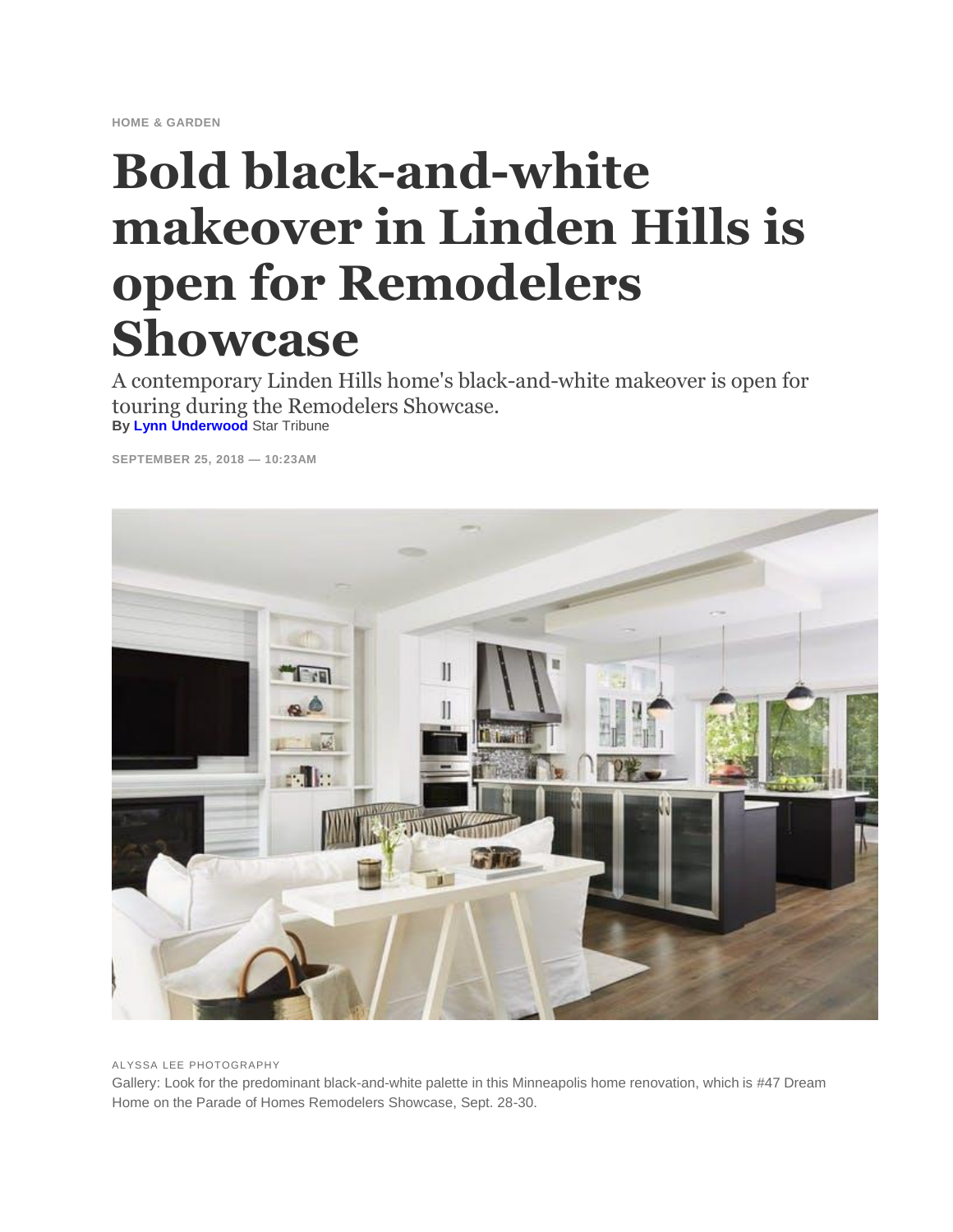For Sandi Adams, there's no gray area — just an emphatic black and white. Her re-imagined Minneapolis home's interiors juxtapose the two crisp clean colors in every space — from the kitchen's pendant lights to tiled walls in the shower.

"I love the contrast of black and white," she said. "It's how I dress."

Adams completed her whole-house makeover this year; it's among the 55 projects open for tours during the Remodelers Showcase, Sept. 28-30. (It's one of two Dream Homes that cost \$5 to tour.)

Adams splits her time between Fargo and Minneapolis for business and personal reasons. Fargo is her home base, but she travels to Minneapolis to spend time with family and friends.

After renting a condo near Bde Maka Ska (formerly Lake Calhoun), Adams decided to buy property in Minneapolis. "I really liked the vibe of Uptown, the city lakes and the investment opportunities here," she said.

While house-hunting, Adams scrutinized many older traditional residences but in the end, couldn't resist a glassy contemporary house built in 2007.

It was in the Linden Hills neighborhood on a hill overlooking Beard's Plaisance park, with Lake Harriet only two blocks away.

"It had mature trees, big windows and was built well," she said.

The home's contemporary flair was repeated inside with a cool metal cable chandelier spanning the three-level, steel-railinged staircase.

However, the floors were covered in blah gray tile, the bedrooms in taupe carpet, with basic builder finishes throughout the 10-year-old house.

"Every room felt so cold," said Adams. "I needed to make it my own design."

She enlisted Jeremy Glynn and Nate Jurmu, owners of Frontier Structures in Buffalo, Minn., to transform the generic gray-and-white tiled box into a smarter, efficient layout, with upscale finishes and up-to-date technology.

Adams also collaborated with designer Danielle Loven of Vivid Interior in Minneapolis to create sophisticated modern spaces that expressed her eclectic taste within the 4,500-square-foot home.

"It's the same size house, but it feels much bigger with the new finishes, colors, lighting and better functionality," said Jurmu.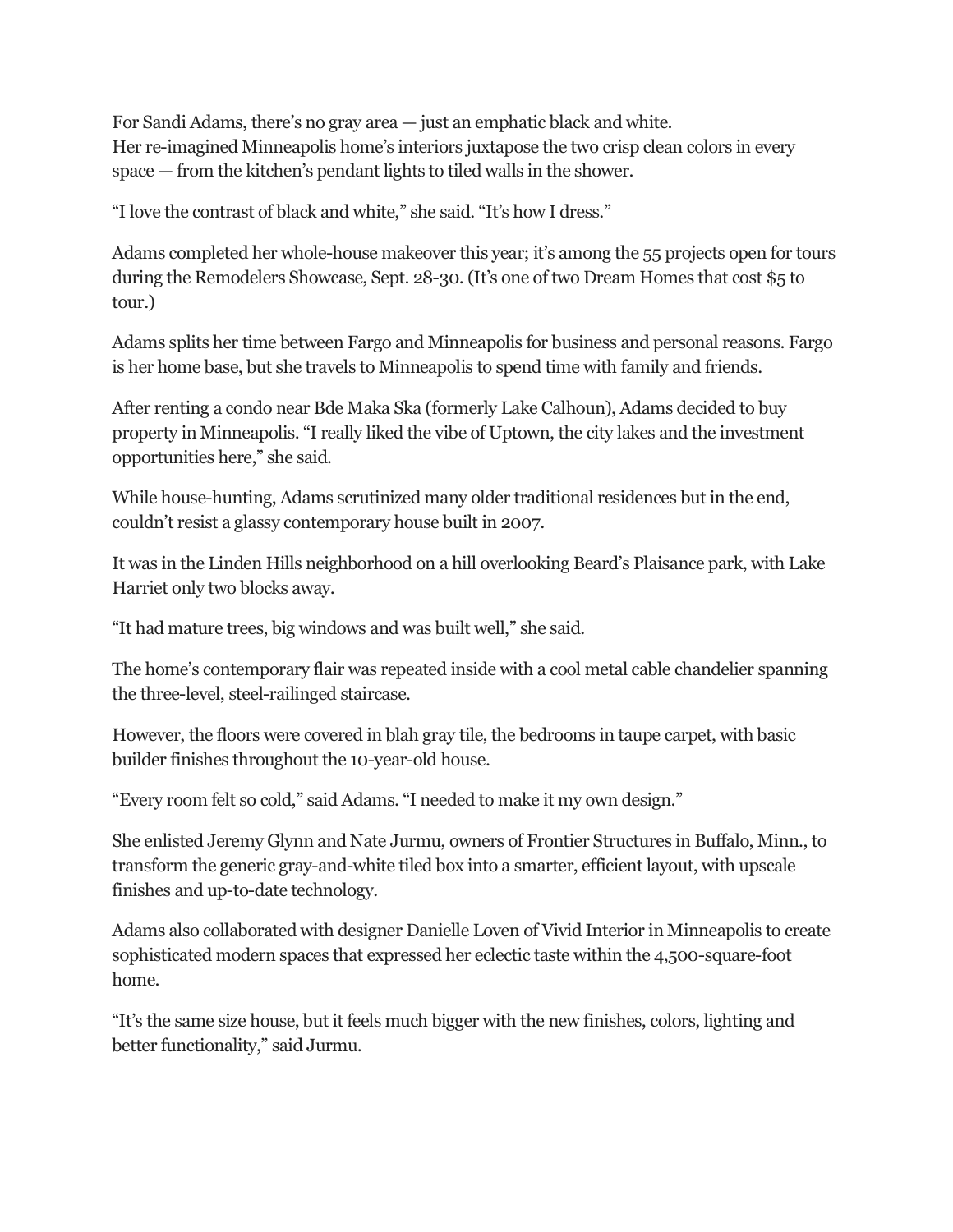You'll also find some surprises in the new spaces — from a modern-day tub and shower combo to a laundry room built inside a closet concealed behind folding doors.

But the luxe black-and-white cook's kitchen is where Adams spends most of her time, baking cheesecakes and grilling flank steak for dinner parties.

"I saw the home's potential and knew it could work for me," she said.

## **Kitchen that cooks**

The light-filled kitchen's new layout was driven by Adams' passion for cooking and entertaining. Two center islands provide plenty of work space and encourage congregating and sitting. "I put people to work," she joked.

The islands are topped with white and gray-veined marble-look quartz contrasted with a black Rubio finish on the island base.

The sculptural range hood, composed of wood and industrial metal accents, plays off the mosaictile backsplash in shades of black, gray and silver that shimmer like pieces of metal.

"The movement gives the kitchen a 'wow' factor," said Adams.

The spacious area is equipped with amenities, including a built-in wine refrigerator and coffee bar.

The "light cloud" in the ceiling is an architectural detail that also creates ambience, said Jurmu.

"There's so much power in little details," agreed Adams, pointing out a pop-up outlet set in a countertop so it doesn't impede the clean backsplash.

"The kitchen's monochromatic tone feels so dynamic," she said, "and it's easy to add color during the different seasons."

## **Curvy tulip table**

Adams chose a mod white Saarinen tulip table for the adjacent dining area. She's ordered lime dining chairs to bring in bursts of color amid all the black and white.

The geometric hexagon-shaped chandelier was carefully curated so it doesn't obstruct views to the backyard patio.

## **Living room redo**

Frontier Structures dressed up the spare living room with white painted shiplap above a graystreaked marble fireplace surround flanked by oak built-in shelves and cabinets.